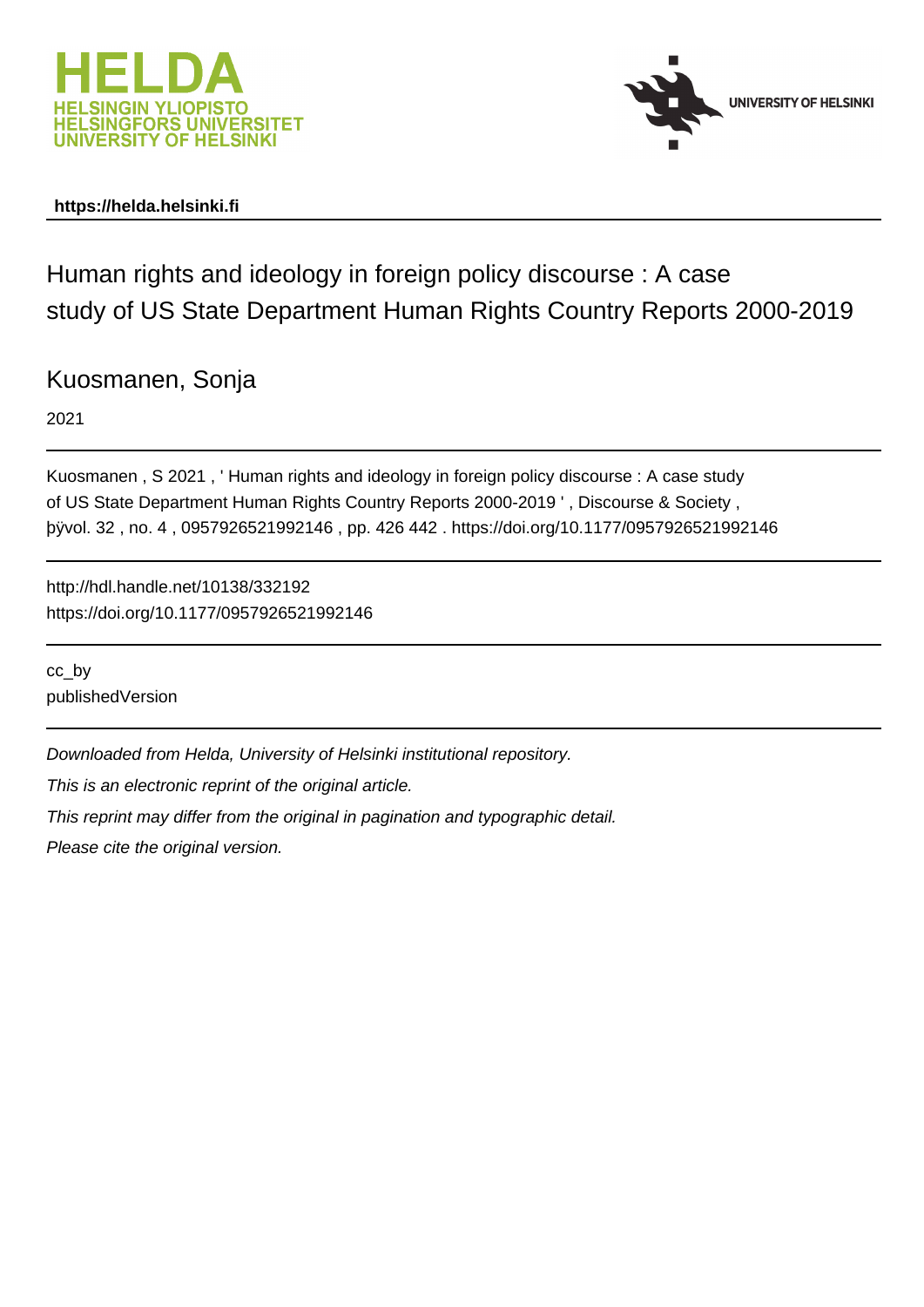*Article*

**9921[46](http://crossmark.crossref.org/dialog/?doi=10.1177%2F0957926521992146&domain=pdf&date_stamp=2021-02-10)** DAS0010.1177/0957926521992146Discourse & Society**Sonja Kuosmanen** 

**Human rights and ideology in foreign policy discourse: A case study of U.S. State Department Human Rights Country Reports 2000–2019**

Discourse & Society 2021, Vol. 32(4) 426–442 © The Author(s) 2021  $\odot$  $\odot$ 

DOI: 10.1177/0957926521992146 Article reuse guidelines: [sagepub.com/journals-permissions](https://uk.sagepub.com/en-gb/journals-permissions) [journals.sagepub.com/home/das](https://journals.sagepub.com/home/das)



### **Sonja Kuosmanen**

University of Helsinki, Finland

#### **Abstract**

The promotion of human rights has faced challenges in recent years in the United States and elsewhere. In this study, human rights discourses are examined in the context of strategic foreign policy rhetoric by the United States. The routine of foreign policy statements is meant to create audiences receptive to U.S. foreign policy aims, but also reveals underlying ideologies and assumptions. The analysis examines U.S. State Department Human Rights Country Reports between 2000 and 2019. The results show that the assumed ideal model of human rights is heavily based on U.S. political tradition. The performance of other countries is evaluated against the 'exceptionalist' U.S. model without consideration of different cultural or societal contexts. Linguistic choices are made to highlight the agency of authorities and events, which can be seen as a strategy of diplomatic facesaving. In some cases, countries are evaluated on an unequal basis based on political expediency.

#### **Keywords**

Discourse analysis, diplomacy, foreign policy, human rights, ideology, political discourse, United States

## **Introduction**

In recent years, the human rights movement has faced challenges from developments and trends throughout the world, including terrorism, right-wing nationalism, and authoritarianism. In

#### **Corresponding author:**

Sonja Kuosmanen, English Philology, Faculty of Arts, PO Box 24, FI-00014, University of Helsinki, Finland. Email: [sonja.kuosmanen@helsinki.fi](mailto:sonja.kuosmanen@helsinki.fi)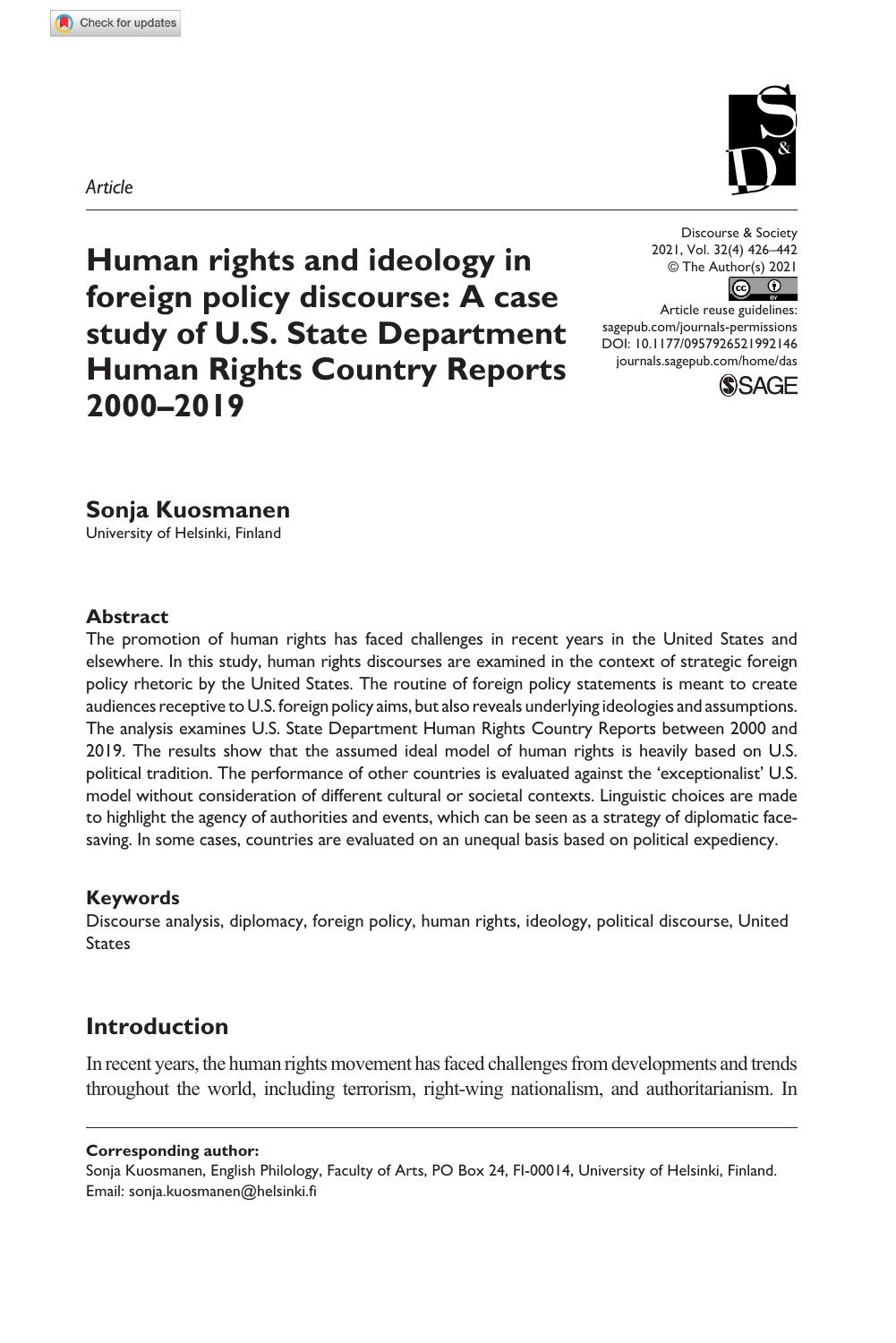2018, the United States withdrew from the UN Human Rights Council under the administration of President Trump. While the historical U.S. record as a champion of human rights has been less than spotless, its leaders have in recent years advanced policies both domestically and around the world that can be seen as emboldening actors perpetrating human rights abuses (Margon, 2018).

At the same time, human rights are not only a legal concept, but also require political, cultural, and societal negotiation both in national and international realms (Freeman, 2017). This article examines human rights discourses in the context of the United States in the 21st century, using the annual human rights report produced by the U.S. State Department as a case study. The reports, disseminated through diplomacy, academic research, and the media, represent a powerful and widely used tool for advancing U.S. foreign policy priorities. They also serve to uncover the underlying ideologies informing how human rights are conceptualized in U.S. diplomatic efforts. This study asks the following questions: What areas of human rights are highlighted, and have they changed over time? Who or what is given agency? Are standards for condemning human rights violations applied equally? And finally, to what extent do U.S. cultural traditions inform the framework used to evaluate the performance of *other* countries?

The material for the analysis consists of executive summaries for country reports for twenty years and five countries. Previous studies in discourse analysis have focused on representations of human rights discourses in the media, on war, and in legal contexts in various countries. The U.S. State Department reports have received limited attention despite their extensive use. The results of this study demonstrate that the framework of human rights used in the reports draw heavily from U.S. political tradition. The narrative on how the basis for human rights is created and what rights are treated as central strongly reflect U.S. narratives. Certain linguistic structures such as the frequent use of passive voice and nominalization suggest that an effort is made to avoid assigning direct responsibility for abuses on other states – a strategy of diplomatic face-saving. At the same time, a distinction is drawn between citizens as victims and authorities as enablers and perpetrators. In certain cases, choices in phrasing show an unequal application of standards when countries are judged, for example in connection with responses to terrorism.

### **Ideology, foreign policy, and human rights in discourse**

#### *Foreign policy discourse as ideology*

Public diplomacy, by its nature, is meant for public consumption but can take a variety of forms in the modern media environment, from official political communications to events and even films (McEvoy-Levy, 2001: 2). The human rights reports analyzed in this study can be placed in the context of the routine of public foreign policy statements that are not only exposed but designed for media analysis, with the purpose of disseminating views and creating ideological ecologies sympathetic to U.S. foreign policy aims, both domestically and internationally, among the elite and the general public (McEvoy-Levy, 2001: 2–4). At the same time, such statements can also reveal representations of the surrounding world as well as meta-representations about other actors, referring to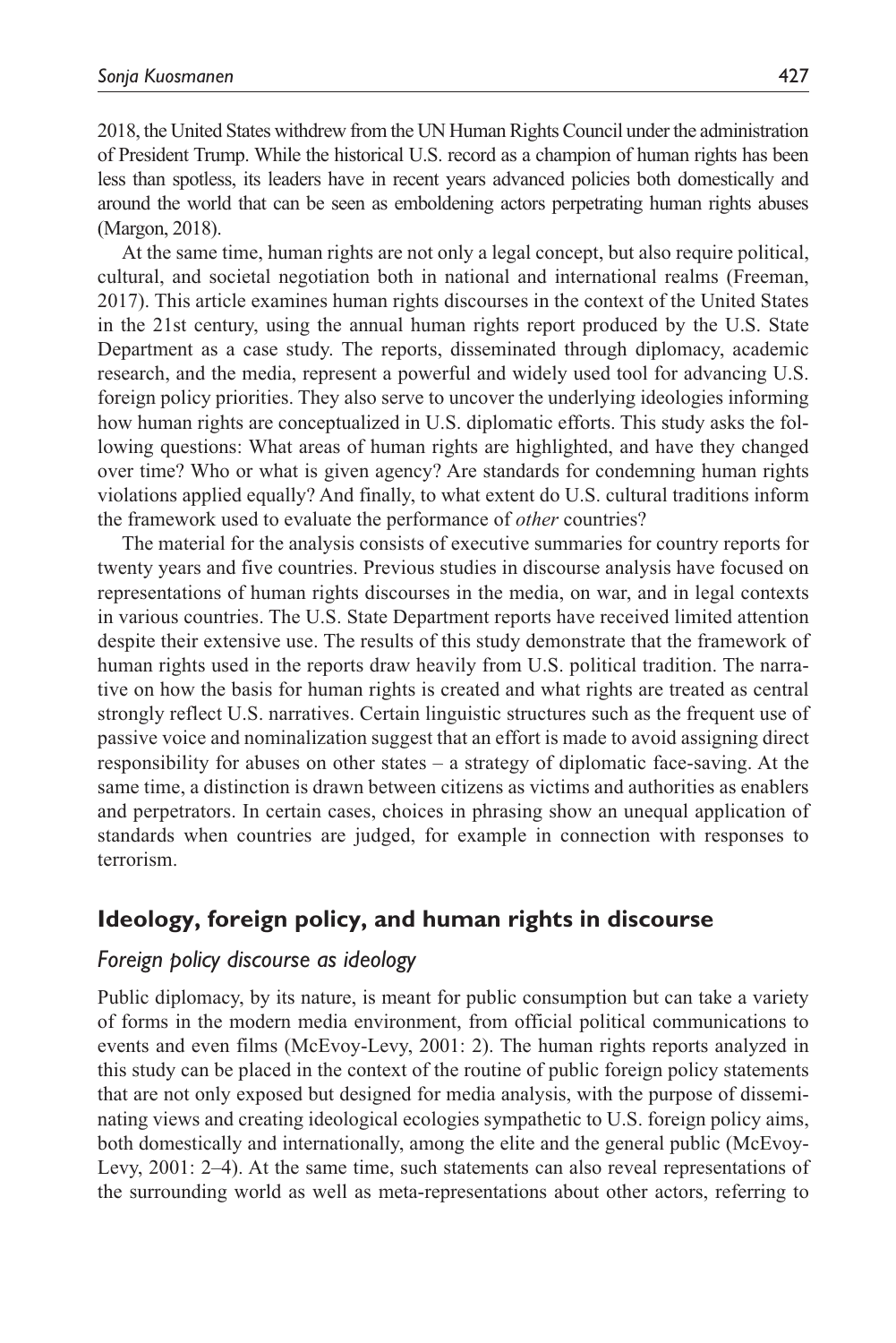beliefs U.S. actors hold about other non-U.S. actors' intentions and motivations (Chilton, 2004).

McEvoy-Levy (2001: 13–14) describes the creation of foreign policy rhetoric as a process involving a variety of competing stakeholders and both presenting and shaping policy decision making. This process shares similarities with the production of media texts, which often involve multiple contributors and editors (Bell, 1991: 34–35). While easily dismissed as nothing more than a 'smokescreen', public diplomacy and foreign policy rhetoric is a form of political action as well as a tool for promoting strategic diplomatic aims (McEvoy Levy, 2001: 8). The statements and views promoted by the government are typically prioritized in the media (Richardson, 2007; Van Dijk, 2001), providing fertile ground for promoting sympathetic ideological ecologies.

This study defines ideology as social beliefs or ideas held by a group of individuals that form a common basis for social belief systems or representations (Van Dijk, 2001: 12). Ideologies are expressed and reproduced in many forms of social interaction, but they are made most explicit in discourse (Van Dijk, 1998: 177–179). Discourses are constitutive, reproducing and transforming aspects of society (Fairclough, 1992: 65). Texts and discourses have a circular relationship, with texts maintaining, modifying, and challenging discourses (Chilton, 1996: 42).

The effect of political language on policy decision making has been demonstrated in previous research in discourse analysis. Both Chilton (1990) and Flowerdew (1999) have analyzed the concept of face in international relations. Flowerdew found that failures in cross-cultural communication as well as culturally relative conceptualizations of face played a role in escalating relations. Chilton used politeness as a frame in analyzing facesaving and threatening strategies in mediating communication between sovereign states. Chilton (1996) also studied metaphors in the context of international relations, focusing on Cold War discourses, and security metaphors in particular. His analysis demonstrated, for example, how metaphors used by political leaders and their advisers in the United States after World War II affected how people in key positions conceptualized entities such as nation states and their relationships with the postwar world; and how these conceptualizations, in turn, affected these people's decision making in foreign policy matters (Chilton, 1996: 127–131). Chilton argues that metaphors used in key texts can be disseminated and reinforced through communicative networks and can ultimately result in profound and even unintended consequences in foreign policy decision making (Chilton, 1996: 153–155).

#### *Human rights in discourse analysis*

Human rights have been covered in previous discourse analytical studies in a variety of contexts. Studies from recent decades can be roughly divided into three categories: those focusing on the representation of human rights in the media (see, e.g., Le, 2002; Seu, 2010; Yin, 2007); those focusing on human rights discourse in the aftermath of war or national atrocities, such as Achugar (2007) in the case of Uruguay, Anthonissen and Blommaert (2007) on South Africa, and Wodak (2007) on the legacy of war crimes in Austria and Germany; and human rights in institutional and legal contexts, such as the study by Cortese (2003) on treaty ratification for the rights of children and Pinto (2011)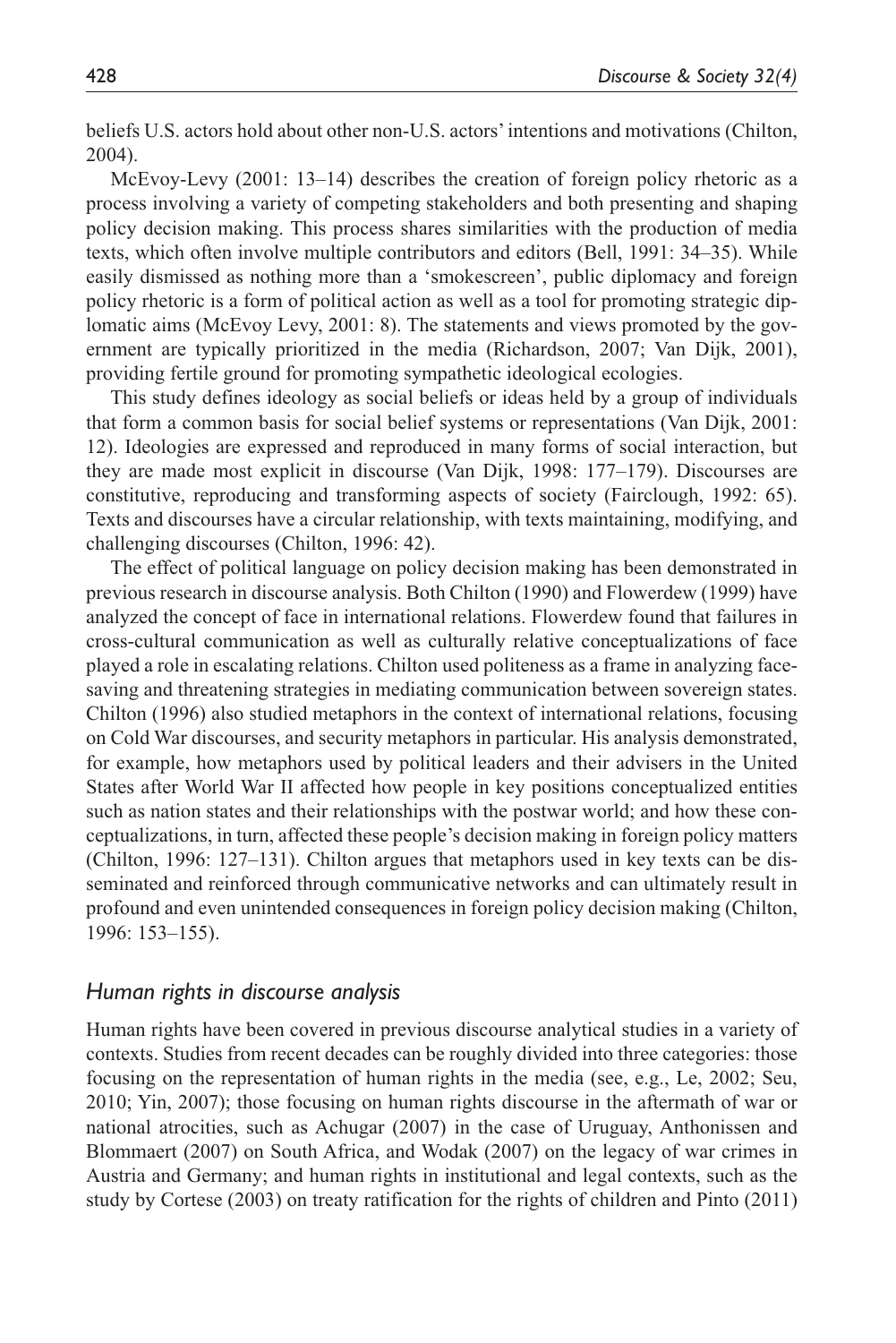on the rights of disabled people in Portugal. Some of these studies are discussed in more detail in this section.

The texts examined in this study serve a function in ideological community building in a primarily transnational context. A somewhat similar approach has been previously adopted by Cortese (2003) in studying the treaty ratification process of the UN's Convention on the Rights of the Child. Cortese traced the diplomatic negotiation of human rights discourses from multiple culturally different viewpoints in 'a process of dialectical adjustment of systems of belief' (Cortese, 2003: 365) meant to result in common, binding discursive practices in human rights law between nations.

However, such practices must then be translated into national contexts. On media discourse, Le (2002) examined French media representations of human rights violations by Russian forces in the Chechen war in 1999–2000, while Yin (2007) compared news reports on the Chinese human rights situation in the United States and China. Both studies highlight the importance of interculturality in the negotiation – as well as the potential conflicts – of human rights discourses in the context of international relations. Discourses on human rights are translated through discourses on national identity and thus often result in mutually incompatible interpretations. Such conflicts can ultimately hinder the promotion of universal human rights when criticism of human rights violations is translated through different sociocultural contexts.

Seu (2010) explored the reception of human rights appeals in audiences targeted by media campaigns and found a trend of media distrust that also affected audience reception of human rights campaigns. Achugar (2007) conducted a diachronic analysis of the human rights discourses in texts produced by the military in Uruguay, finding that national narratives of events from a period of dictatorship were subsequently transformed to justify committed atrocities. Achugar's research highlights the role that texts play in maintaining institutional identities and the importance of intertextuality in analyzing discursive practices.

The human rights reports produced by the U.S. State Department have a transnational focus, but the reports are not subject to negotiation by transnational actors. Rather, due to its global position and influence, the United States is in a better position than perhaps any other country to impose its definitions of human rights on the rest of the world. Some of the criticism aimed at the reports have been not on the reported abuses but rather on the definition of human rights itself, as analyzed by Yin (2007) in the case of China. The following section will address human rights in the context of the United States in particular.

### **Human rights and the United States**

#### *Human rights and American exceptionalism*

Human rights are legally codified in the articles of the United Nation's Universal Declaration of Human Rights, established in 1948. The United Nations (2020) summarizes human rights as follows:

'Human rights are rights inherent to all human beings, regardless of race, sex, nationality, ethnicity, language, religion, or any other status. Human rights include the right to life and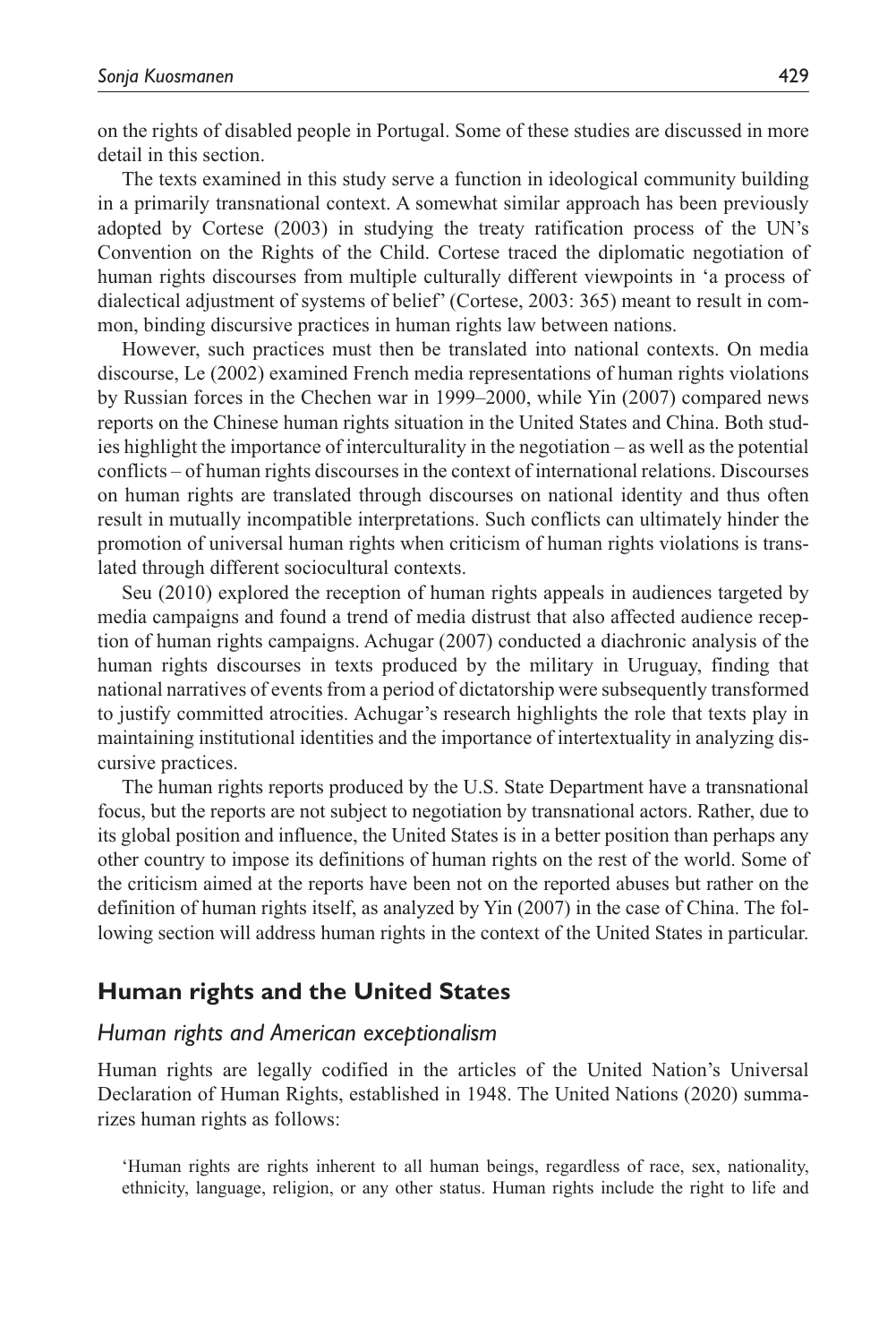liberty, freedom from slavery and torture, freedom of opinion and expression, the right to work and education, and many more. Everyone is entitled to these rights, without discrimination'.

While the most prominent, the Universal Declaration of Human Rights is neither the sole nor the first legal framework for international human rights. Starting from the 19th century, laws originally regulating war and slavery have expanded to cover issues such as labor standards, women's and children's rights, torture, and racism, to mention only some of the areas covered, and the expansion has been particularly rapid since the 1940s (Elliott, 2011). Human Rights Watch (2020), a prominent human rights organization, currently lists a wide range of topics on its website under the umbrella of human rights, including rights for LGBTQ people, refugees and migrants, business and health, free speech, and the environment.

In the United States, conceptualizations of human rights in political discourse are linked to the concept of American exceptionalism – defined as the belief in the moral superiority and unique origin of the United States (McEvoy-Levy, 2001: 23). In the U.S. domestic context, human rights discourses can be linked to specific political movements and domestic issues, such as health care and economic equality (see, for example, Hertel and Libal, 2011). However, until the 1960s, the U.S. approach to human rights on the international stage was marked by racism and apathy (Burke, 2010: 146–147). Within the United States, the concept of universal human rights has also been largely applied to the international realm while domestically similar issues have instead been framed in terms of constitutional rights, reflecting the idea of American exceptionalism (Libal and Hertel, 2011: 1–2). U.S. discourses on personal rights have also emphasized negative and individualistic rights (Libal and Hertel, 2011). Freedom of speech, as codified in the First Amendment of the U.S. Constitution, has received critical attention (see, e.g., Downing, 1999), as an individualistic view of freedom of speech is seen to ignore the disenfranchisement and exclusion of minority groups from the public sphere.

In connection with his remarks on the release of the 2018 Country Reports on Human Rights, Secretary of State Mike Pompeo placed the reports in the context of U.S. constitutional rights and political traditions and described international human rights as originating from U.S. constitutional rights:

'America is founded on those self-evident truths that each of us is endowed with the rights that cannot be forfeited. They are the ones upon which no government anywhere in the world should be allowed to tread. Our Constitution codified those rights into law, and with time, they became not known as American rights, but more fundamentally across the world as human rights'. (Pompeo, 2018)

The adoption of a concept of universal human rights has not been an easy or straightforward process. International adoption of human rights law has been met with concerns over cultural relativism, (neo)colonialism, unilateral imposition of Western values, and external monitoring of human rights violations – voiced not only by other nations against Europe and the United States, but at times also by Western nations themselves (Burke, 2010). By the 1990s, several countries, including China, had denounced universal human rights as a tool employed by Western countries to attack other nations (Burke, 2010: 143–144).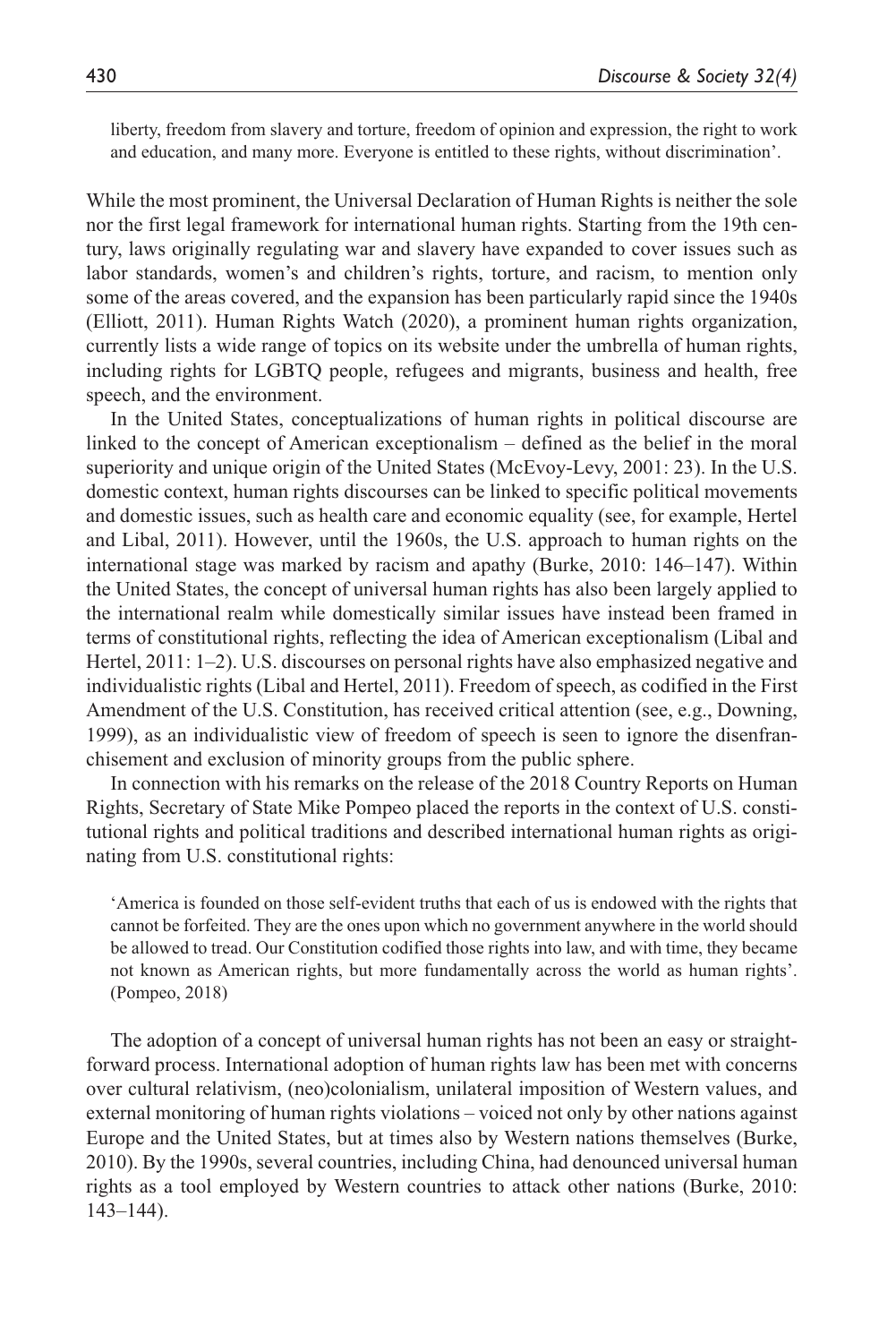In his study of the emergence of the politics of human rights, Cmiel (1999) describes the formation and shifting focus of human rights organizations from grassroots level activism in the 1960s and 1970s to influence and lobbying – both of political leaders and public opinion. 'Human rights was preeminently a politics of the information age', Cmiel (1999: 1235) notes, and there was great demand for information on human rights in the media, in academia, and among political decision makers. The human rights reports produced by the U.S. State Department were the result of a requirement imposed by the United States Congress, but the reports have subsequently been widely cited by the media not only in the United States but also elsewhere in the world (Cmiel 1999: 1236).

### *The U.S. State Department Human Rights Reports*

The U.S. State Department first published its human rights reports in 1977, covering the year 1976. Since then, the country reports have been published annually and have expanded over the decades to cover a larger group of countries, numbering nearly 200 by 2019. Notably, however, the reports do not cover the United States itself. Countries that receive particularly critical reports have often heavily criticized the U.S. government on its self-assumed authority to impose such evaluations on others (McMahon, 2009; Yin, 2007), and China in fact publishes an annual report of its own on the United States (McMahon, 2009).

Nonetheless, the reports are used widely not only by the U.S. government in its diplomacy and foreign policy efforts, but also by human rights groups and as data in academic research (Apocada and Stohl, 1999; McMahon, 2009; Poe et al., 2001). The U.S. country reports are among 'the most widely distributed and read sources of information on countries' human rights practices' (Poe et al., 2001: 653). Thus, their importance in influencing and informing discourses on human rights not only in the United States but all over the world should not be underestimated.

The human rights reports have been frequently accused of unfairly critiquing certain countries and favoring others based on U.S. interests (see, e.g., Apocada and Stohl, 1999: 188; McMahon, 2009). A comparison of the U.S. State Department reports and Amnesty International reports between 1977 and 1996 conducted by Poe et al. (2001) found that while in earlier decades the reports have indeed shown bias, the two reports have since converged in their assessments, a change the study attributed likely to improvements made by the U.S. State Department in response to criticism. However, the study also identified new potential emerging forms of bias related to U.S. trading partners.

### **Material and method**

The material analyzed in this study consists of the executive summaries of human rights country reports produced by the U.S. State Department between 2000 and 2019. This timeframe covers two decades and significant developments impacting U.S. foreign policy, from the 9/11 terrorist attacks and the subsequent War on Terror to the more recent rise of authoritarianism and antidemocratic movements. Summaries have been included for five countries: China, Germany, Iraq, Israel, and Russia. The analysis is comparative and diachronic, and the countries examined have been selected because of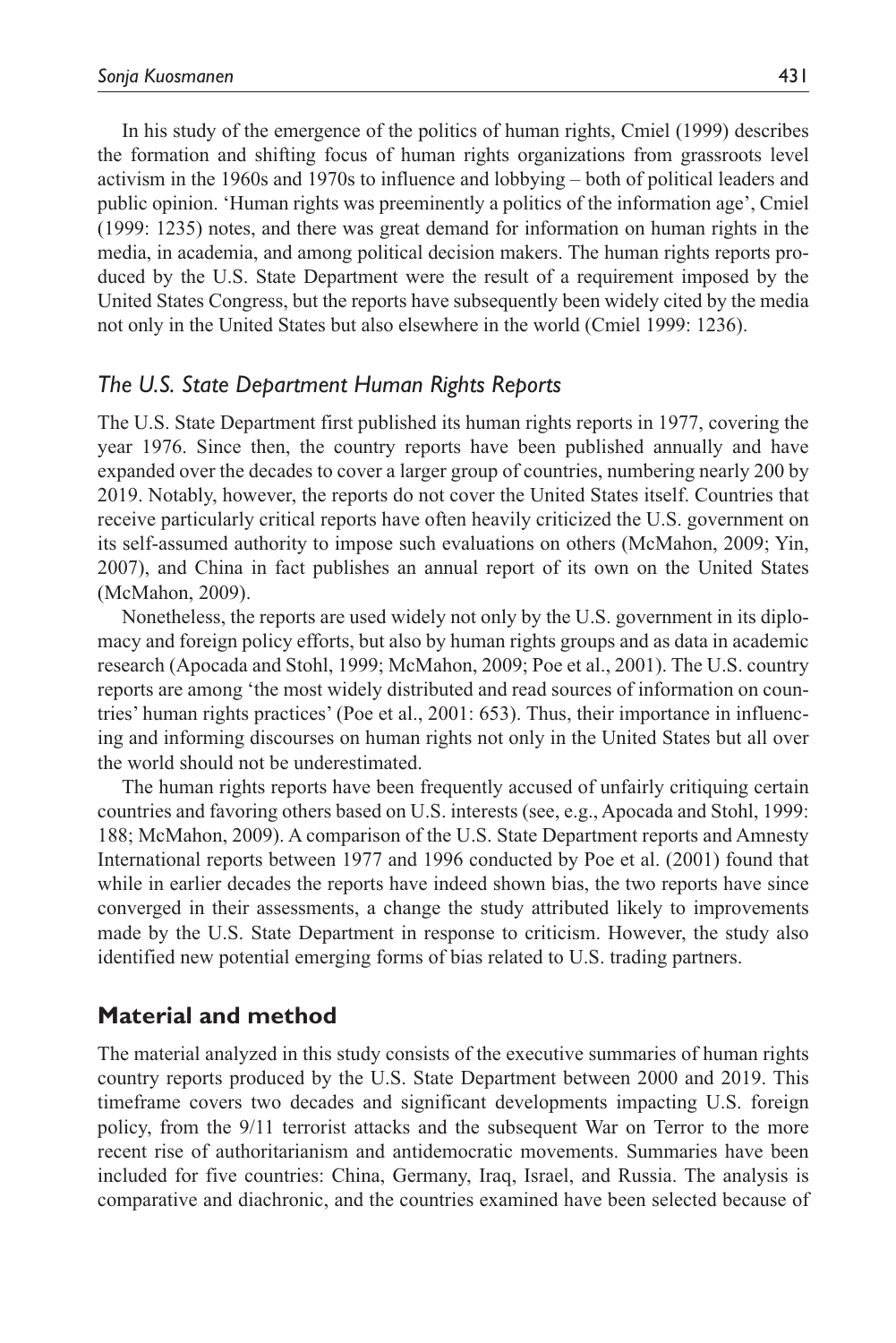their varying relationships with the United States: some are long-term allies (Germany, Israel), some current adversaries (China, Russia) and one whose relationship has been transformed by war (Iraq). Only the executive summary for each report has been included for analysis, representing areas of human rights that are particularly highlighted. This amounts to 100 executive summaries and a corpus of approximately 67,000 words (word counts for each individual report as well as the total word counts are in Appendix 1).

The length of the summaries varies not only between executive summaries for different countries but also between different years for the same country. While a more detailed analysis of how the summaries are structured and what has changed over the years is covered in the analysis, it can be noted here that China's executive summaries are the longest in both total and average word counts, while Germany's are the shortest. In the case of China, Russia, and Iraq, the executive summaries were typically longer until the 2004 country reports and have subsequently became shorter.

Due to the complicated nature of the geopolitical conditions involved, some points about the countries in question should be noted. Firstly, the country report on China also includes sections on Hong Kong, Macau and, in later reports, Tibet; Taiwan is listed separately and has a report of its own. In the case of Israel, the country report included a separate section on what the reports identified as the 'occupied territories' between 2000 and 2016, and afterward as Golan Heights, West Bank, and Gaza. Finally, Iraq's relationship in the timeframe covered is noteworthy for the fact that the United States was engaged in war against it in 2003.

The analysis covers several aspects of the reports. The overall structure of the executive summaries is examined. The inclusion and exclusion of areas of human rights is analyzed to identify themes that are represented as central as well as those that have been added or discontinued over time. Narratives of human rights, particularly those describing the *ideal* and advancements made towards it, are examined. Additionally, particular attention is given to the representation of actors and agency, both in its grammatical and sociological forms (as discussed by van Leeuwen, 1996: 33–34), as well as identifying who specifically is given or denied agency in the reports. Finally, due to the centrality of the War on Terror in U.S. foreign policy in the 21st century, the themes of terrorism, insurgency, and extremism are paid particular attention, focusing on their role in justifying human rights abuses.

# **Analysis**

The analysis in this section proceeds in three parts. The first part gives an overview of the structure and themes in the reports. The second part focuses on investigating agency, analyzing who and what is afforded an active role, and how responsibility for abuses is represented. The third and final part of the analysis examines the role of terrorism, insurgency, and extremism, and the extent to which these themes have become valid justifications for limiting or abusing human rights.

### *Structures and themes of freedom*

All analyzed executive summaries follow a similar general structure. The summary begins with a brief introduction to the country in question, briefly presenting its governing model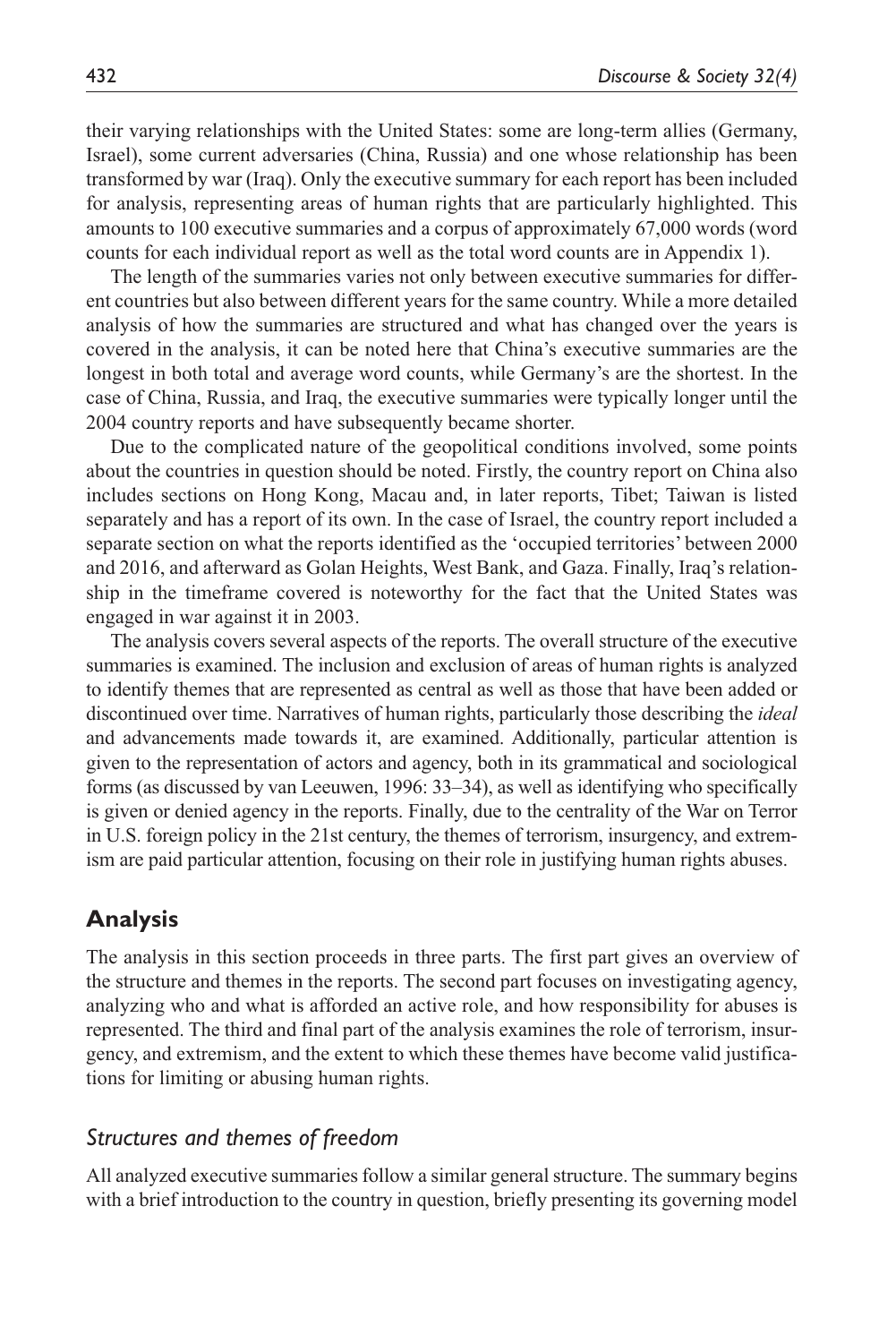and central actors, central political leaders and decision-making bodies, as well as internal security forces and structures. The summary then proceeds to discuss the status of a variety of topics connected to human rights. In some cases, specific examples or events are discussed. Such examples may include the arrest of a prominent human rights activist or a destructive terrorist attack.

Structurally, the executive summary sections stay quite similar from year to year. The introductory part covering the government model and leaders is typically repeated almost word for word (discounting exceptional developments, as in the case of Iraq and the ousting of Saddam Hussein). In other sections, similar phrasing is often also repeated from one year to the next when covering the same continuing situation. (1) and (2) show one such example from the summaries for Russia for two consecutive years (the repeated phrasing is shown in italics for the reader's convenience):

- (1) '*The conflict between the government and insurgents, Islamist militants, and criminal forces* in the North Caucasus *led to numerous human rights violations* by all parties, . . .' (Russia, 2010; emphasis added).
- (2) 'Rule of law was particularly deficient in the North Caucasus, where *the conflict between the government and insurgents, Islamist militants, and criminal forces led to numerous human rights abuses* by security forces and insurgents, . . .' (Russia, 2011; emphasis added).

Thematically, the areas of human rights covered in the reports have remained similar. Emphasis is placed on developments in the judicial system and the equal and transparent application of the law as well as issues in religious freedom and the treatment of religious minorities, freedom of speech, and freedom of the media. Freedom is a core phrase: religious freedom, freedom of speech, freedom of the press, free and fair elections.

The basis of the freedoms mentioned above is assumed to be legislative and the existence of a constitution or a constitution-like set of laws is often explicitly noted (as in (3)). The independence of the judiciary from political control is tracked from year to year, as are legislative developments that hinder or support the enaction of certain areas of human rights. The assumed ideal is judiciary independence from other branches of government (4–5), though the ideal can be corrupted or impaired. Labels drawn from branches of U.S. government such as 'judicial' and 'executive' are frequently used. In the case of Iraq, following the Iraq War, the removal of Saddam Hussein, and establishment of new political Iraqi leadership, legislative advances 'set a course' for advances towards the ideal (6).

- (3) 'The Constitution and laws provide for fundamental human rights; however, these protections often are ignored in practice' (China, 2000).
- (4) 'The judiciary is independent and sometimes ruled against the executive, including in some security cases' (Israel, 2005).
- (5) 'The judiciary, although seriously impaired by a lack of resources and by high levels of corruption, continued to show signs of limited independence and was undergoing reforms' (Russia, 2001).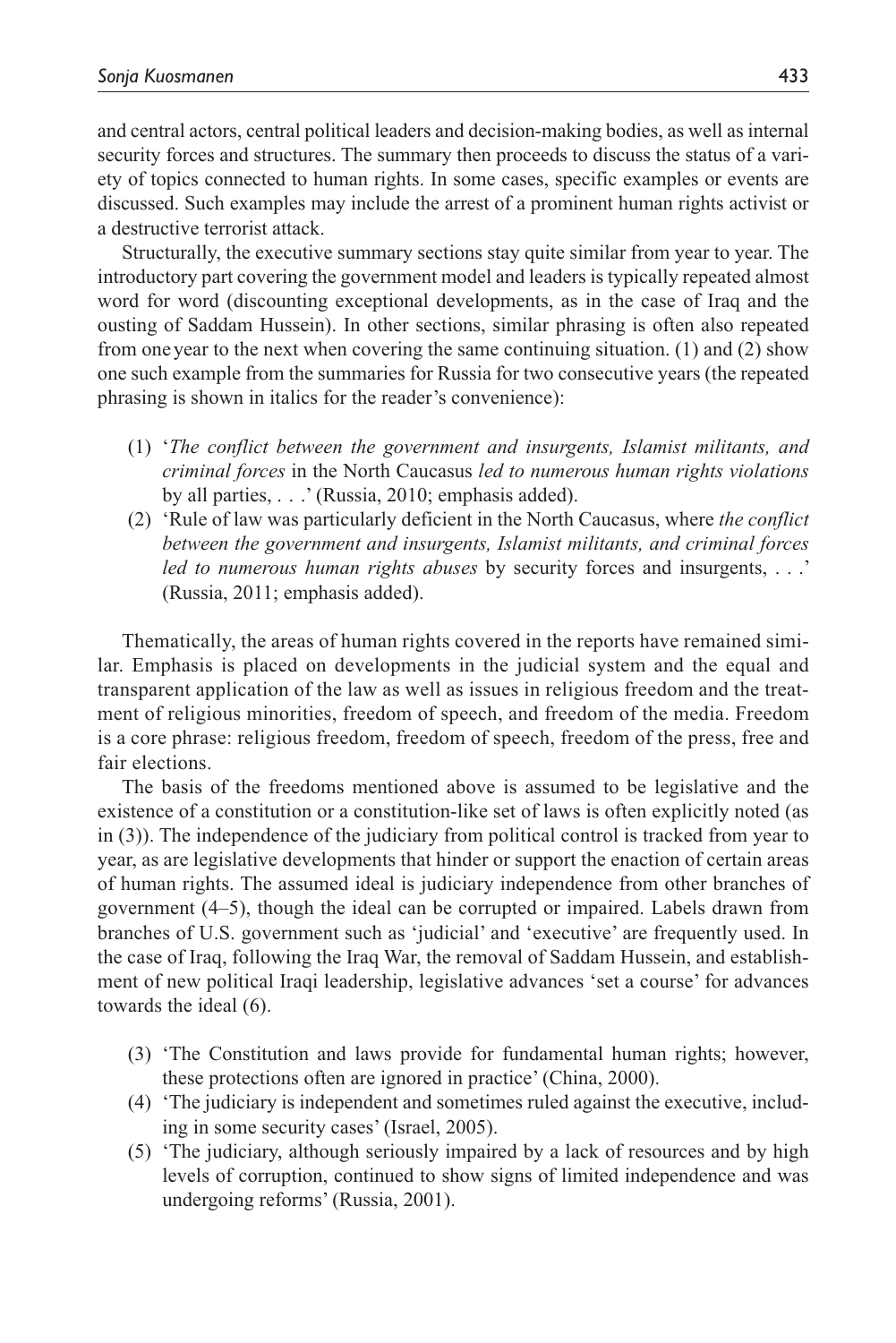(6) 'The law provided a structure for advances, and despite the violence the government set and adhered to a legal and electoral course based on respect for political rights' (Iraq, 2005).

Thus, the reports heavily reflect terms and narratives drawn from U.S. political tradition. The expectation, sometimes stated explicitly and sometimes implied, is that an appropriately established constitution or similar legislative basis will ensure the protection of human rights for citizens. The reports do not, however, reflect upon cultural or societal aspects or legal traditions that might be incompatible with the default structures and practices drawn from the U.S. context.

The types of freedoms that this legislative basis is meant to promote are similarly rooted in U.S. political tradition, reflecting those outlined in the First Amendment of the Bill of Rights: freedom of religion, freedom of speech and press. These freedoms are often also covered in tandem with each other in the reports (7–8). Treatment of religious minorities is given particular attention; the treatment of Uighurs, for example, is routinely highlighted in reports on China (8).

- (7) 'The government generally respected the human rights of its citizens. The government limited the freedoms of speech, press, assembly, and association for groups deemed extremist. There was governmental and societal discrimination against some minority religious groups' (Germany, 2009).
- (8) 'There was severe official repression of the freedoms of speech, religion, association, and assembly of Uighurs in the Xinjiang Uighur Autonomous Region (XUAR) and of Tibetans in the Tibet Autonomous Region (TAR) and other Tibetan areas' (China, 2015).

These findings are also in line with a study by Pavlick (2019) on discourses on freedom used in school history textbooks in the United States. Pavlick found a similarly strong link with the freedoms drawn from the Bill of Rights as well as an emphasis on religious freedom. This common pattern in texts from two different fields also highlights the strong overall influence of the U.S. political tradition in informing conceptualizations of the world and history across different areas of society.

Reports from 2000 to 2004 also pay attention to the economic status and development of the countries examined. In the case of Germany and Israel, this typically amounts to a one-sentence note of an 'advanced' or 'well-developed' economy (as in (9)). In the case of Iraq, China, and Russia, progress towards a Western-style market economy and standard of living is tracked instead. In the case of China and Iraq, attention is given to reforms to move away from a state-controlled, centralized economy (10); in the context of Iraq, these reforms take place after the Iraq War. In the case of Russia, the country's economic growth, GDP development, employment, and economic corruption is tracked.

- (9) 'A well-developed industrial economy provides citizens with a high standard of living' (Germany, 2000).
- (10) 'The country's transition from a centrally planned to a market-based economy continues. Though state-owned industry remains dominant in key sectors, the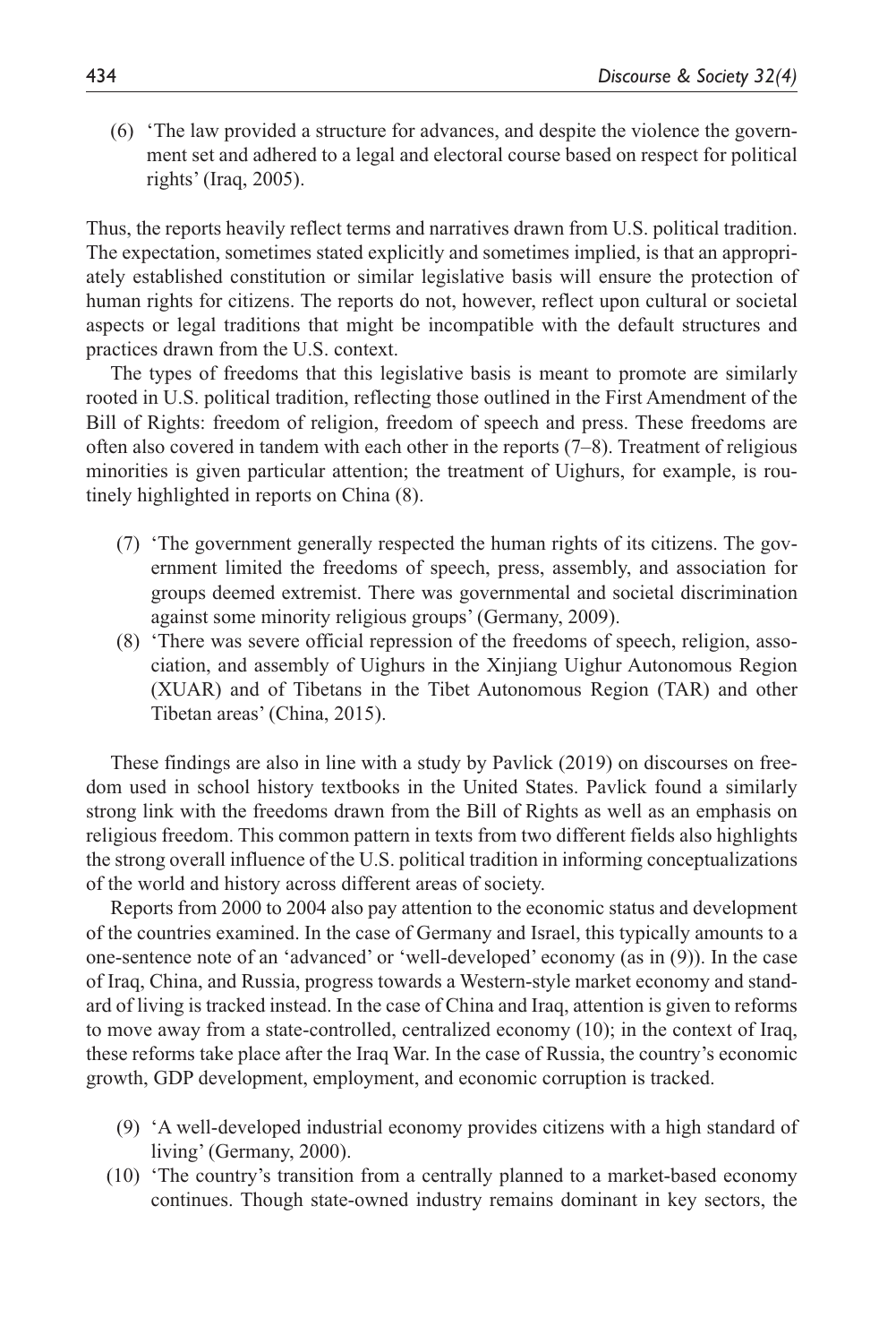Government has privatized many small and medium state-owned enterprises (SOEs) and allowed private entrepreneurs increasing scope for economic activity' (China, 2001).

Such a focus with economic development also strongly implicates a connection between human rights and economic prosperity afforded by a Western model of economic liberalism. While highlighted between 2000 and 2004, the theme subsequently disappears from all country reports. This change coincided with the shortening of some country reports, particularly China's. However, the timing does not coincide with the change in presidential terms, which might have implied new political directives brought by a new administration.

Finally, certain other areas, such as women's rights, are addressed consistently but in a limited manner. Women's rights are mainly covered from the point of view of sexual trafficking and violence while other areas, such as women's participation in the political process or access to education, are not mentioned. The rights of sexual minorities have been briefly addressed in reports for Germany and Iraq since 2010 and explicitly termed as LGBTQ rights in those reports since the mid to late 2010s. Internet censorship and control are mentioned in the context of freedom of speech for Russia and China. Environmental human rights issues, for example, are addressed in none of the covered reports.

### *Agency and responsibility*

As discussed above, the human rights reports produced by the U.S. State Department are meant for a variety of audiences in the United States and beyond, ranging from the media to academic researchers and other governments. One aspect of discussing human rights abuses is the assignment of responsibility. Thus, it is important to examine how agency is represented in the reports and what kinds of discursive choices have been made to mediate the challenges that the foreign policy context imposes. This includes an examination of grammatical structures such as choices of subjects and the use of active and passive voice, but also evaluations of responsibility and blame that may be realized in less grammatically distinct ways.

Firstly, the texts frequently use constructions that avoid attributing direct, overt responsibility for specific violations to state actors. These constructions include the frequent use of passive voice (11), nominalizations where events or developments appear in a subject position (as in (12), attributing agency to 'disappearances' and 'extrajudicial killings'), and the repeated use of verbs that allow for failure or neglect over active malice (the government's failure to respond, (13)).

- (11) 'Other significant human rights problems *were reported*. . .' (Iraq, 2014; emphasis added).
- (12) 'While *disappearances declined* overall, *extrajudicial killings increased* in Ingushetiya' (Russia, 2008; emphasis added).
- (13) 'The government *failed* to adequately protect refugees. . .' (China, 2006; emphasis added).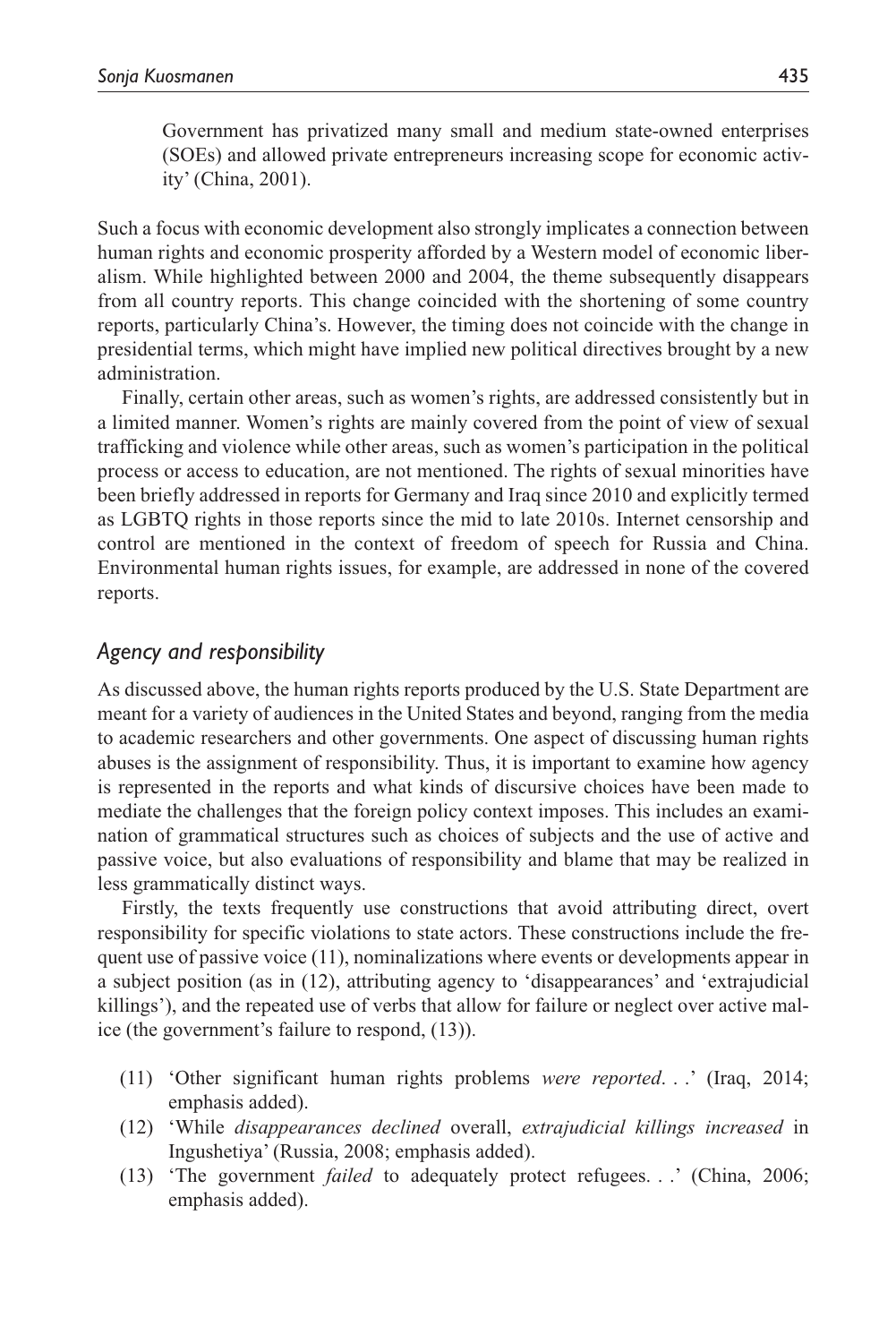These strategies are among those mentioned by Van Leeuwen (1996) in manipulating linguistic representation through the exclusion or inclusion of specific social actors. In this case, the textual choice to avoid assigning direct responsibility can also be attributed to diplomatic face-saving, as described by Chilton (1990), whose analysis showed U.S. and Soviet leaders using rhetorical strategies to push back or reject each others' assertions while at the same time avoiding stating direct accusations that might have prompted a negative reaction from the other side.

The use of passive voice and nominalization are also structures found frequently in newspaper reporting (Van Dijk, 1988: 10–11) and academic texts (see, e.g., Biber and Gray, 2013). A combination of considerations may therefore be at work here: the human rights reports avoid direct accusations of culpability on other countries due to diplomatic face-saving while using linguistic constructions favored in academia and the media, two major end-user communities for the published reports.

However, while these strategies are used to avoid direct accusations of responsibility, a distinction is also drawn between governmental authorities and the people under their power, as in (13). Through their actions, governmental actors may enable or restrict the freedoms that are assumed to be the rights of all people. Sometimes represented violations are cases of governmental suppression and restriction in the lives and rights of citizens, reflecting a view of freedom as the absence of interference rather than the presence of support. (14) illustrates this contrast: a general policy of respect for human rights is juxtaposed with limiting the freedoms of certain groups. The presence of and impact upon the citizenry are often only implied, as in (15) and (16), where the public authority's actions are aimed at 'dissent' or 'detention' as much or more than the people dissenting or being detained.

- (14) 'The government generally respected the human rights of its citizens. The government limited the freedoms of speech, press, assembly, and association for groups deemed extremist' (Germany, 2008).
- (15) 'These abuses stemmed from the authorities' extremely limited tolerance of public dissent aimed at the Government, . . ." China, 2000).
- (16) 'The authorities routinely used arbitrary arrest and detention, prolonged detention, and incommunicado detention, and continued to deny citizens the basic right to due process' (Iraq, 2000).

While the role of the government and public authorities is examined in the case of all countries, this focus is pronounced in the case of China, where 'the government' and 'authorities' are cited as the main perpetrators of human rights abuses, as in examples (13) and (15) above. In the case of Iraq, the government of Saddam Hussein was frequently referenced as a 'regime' prior to the Iraq War and even in some cases afterwards, as in (17), to contrast Iraqi governments prior to and after the Iraq War.

(17) 'The *Interim Government*, reversing a long legacy of serious human rights abuses under the *previous regime*, generally respected human rights. . .' (Iraq, 2004; emphasis added).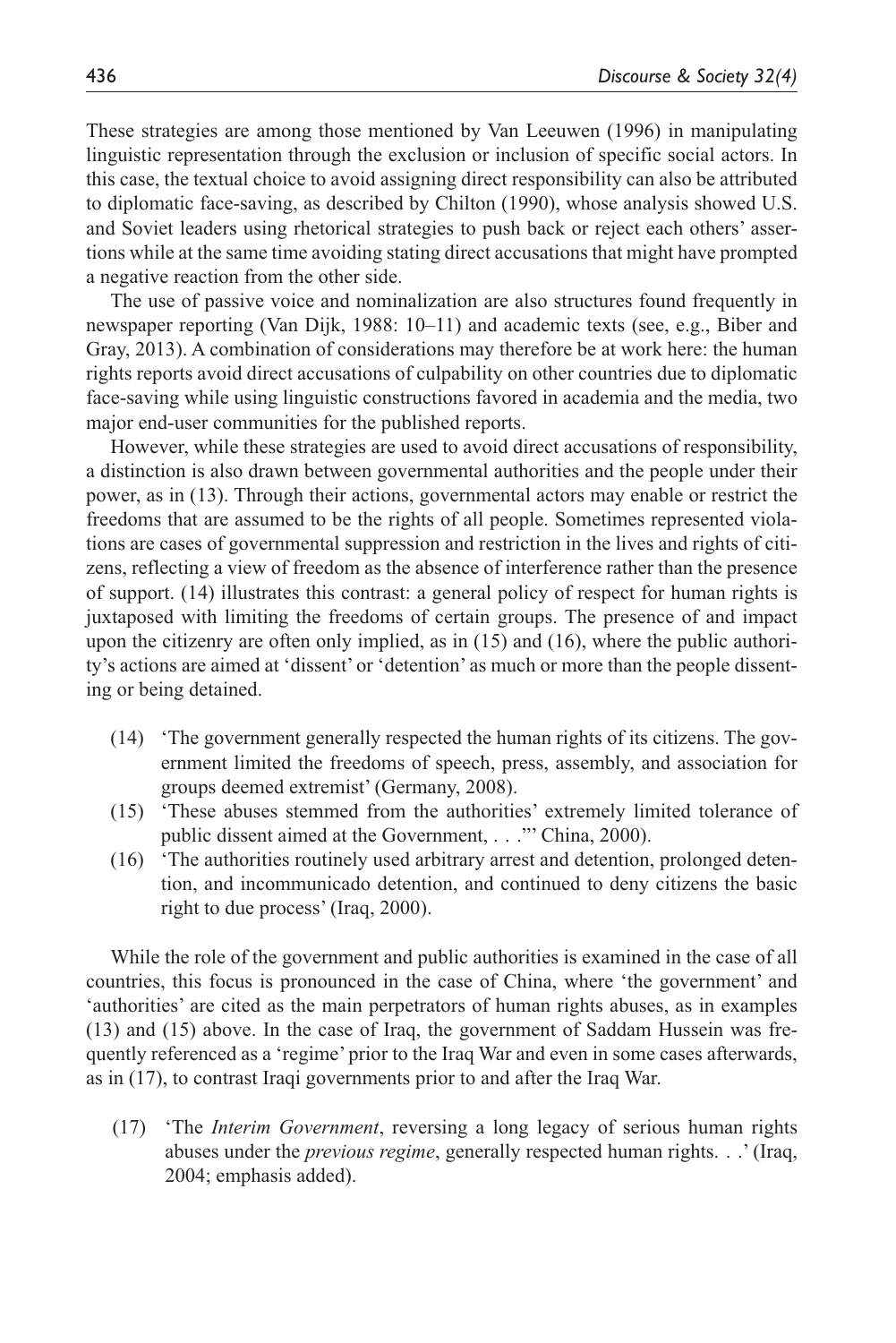The 2002 country report for Iraq was the longest executive summary included for that country (1302 words), and the word 'regime' was particularly prevalent. The release of the 2002 U.S. State Department human rights reports closely coincided with the launch of the Iraq War in March 2003. Departing from the general tone of the reports, Iraq's 2002 country report uses an overtly critical wording starting from its opening sentences (18):

(18) 'Under the provisional Constitution of 1968, Iraq *claims to be* a democratic republic. However, political power has rested exclusively in a *harshly repressive* one-party apparatus dominated by Saddam Hussein al-Tikriti and members of his extended family' (Iraq, 2002; emphasis added).

The 2002 Iraq country report is particularly illustrative of the fact that the reports are in some cases quite explicitly impacted by U.S. foreign policy considerations.

### *Terrorism, insurgency, extremism: Violations of human rights*

Reports for all countries included in this analysis discuss the impact of terrorism, insurgency, or extremism in relation to the human rights abuses taking place in those countries. Sections where these three themes appeared in the executive summaries are examined and compared. The focus is particularly on instances where attempts are made to justify human rights abuses and ways in which evaluations on the validity of these attempts are signaled.

Not all countries are touched equally by these three challenges. In the context of Germany, only extremism is discussed to a limited extent in connection with the rise of right-wing nationalism from 2006 onwards. For Russia, terrorism is discussed in connection with attacks by Chechen rebels, while right-wing extremism is periodically discussed in the latter half of the analyzed material. In the case of China, the reports mention terrorism and, to a lesser extent, extremism in connection with the Uighur minority. Terrorism is present throughout the reports for Israel as a human rights issue, with abuses described against and by the Israeli state. Finally, insurgency and terrorism are highlighted in the case of Iraq after 2004 and the removal of Saddam Hussein, with unrest caused by sectarian violence and terrorist organizations like Al-Qaeda and ISIS.

In U.S. political discourse, terrorism as a theme has risen to prominence following the events of 9/11 and the subsequent War on Terror. The usage of the term 'terror' and 'terrorism' has been examined among others by Bailey (2007), who examined changes in U.S. political discourse before and after 2001 and found a significant increase in their use after 2001. However, connecting international terrorism to human rights abuses is not new in U.S. foreign policy decision making and has at times been used to justify U.S. support even to antidemocratic regimes (Apocada and Stohl, 1999). Yin (2007) showed that justifications for potential human rights abuses can be applied unequally in media reports depending on the country in question. This section of the analysis also examines whether similar inequalities can be observed in the country reports and how in some cases human rights abuses are downplayed or justified as a valid response to terrorism.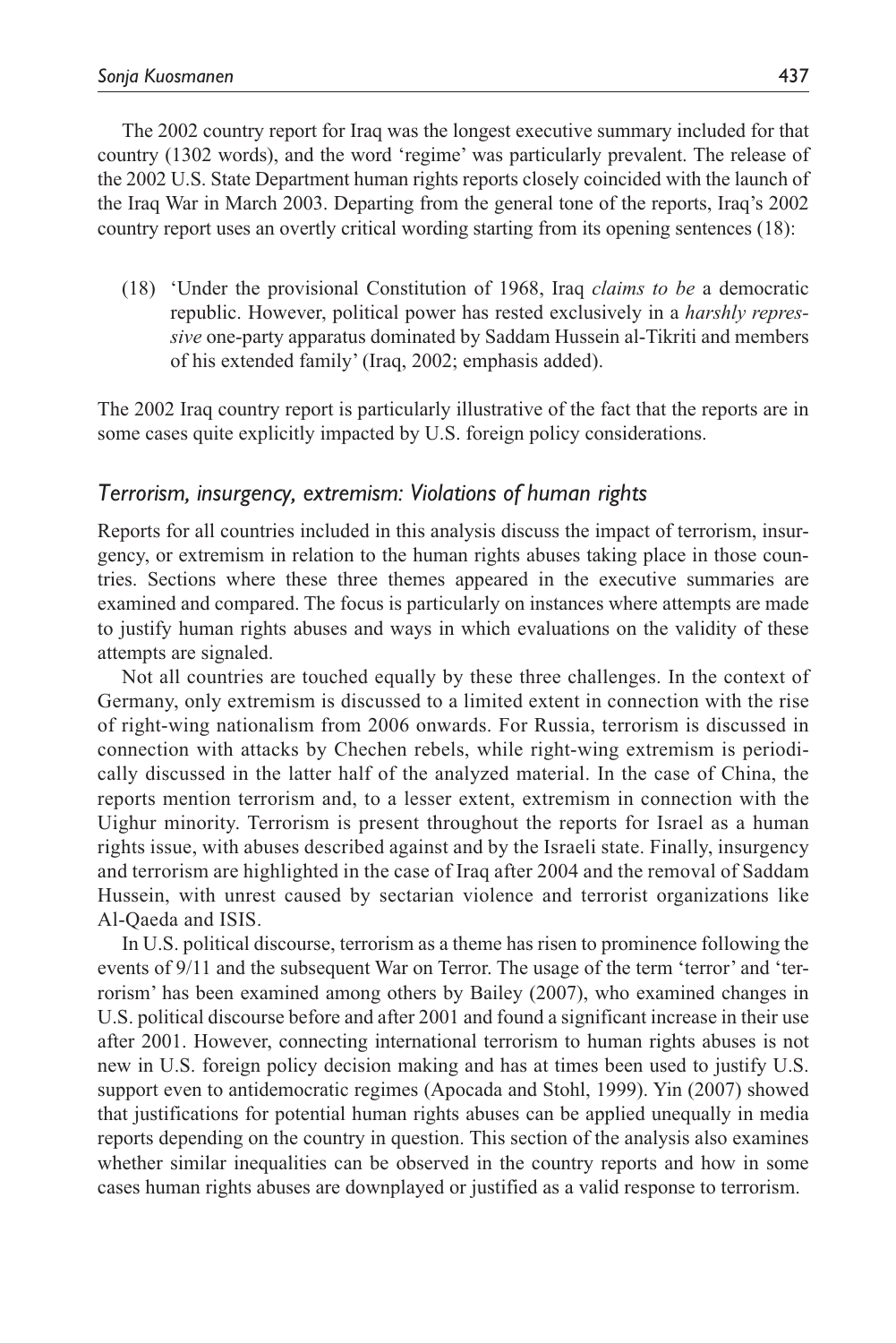(19) and (20) provide two contrasting examples of an attempt to justify human rights abuses. In (19), a clear evaluation is made that the provided justification is a 'pretense' and therefore not valid, while in (20) the impact of terrorism and insurgency is instead an imposed 'handicap' on the government. The former example is of China, whose appeals to combating terrorism often receive a similarly critical evaluation in the reports. The latter is from Iraq, which after the fall of Saddam Hussein is initially given the benefit of the doubt.

- (19) 'Chinese government officials *justified* the camps *under the pretense of* combating terrorism, separatism, and extremism' (China, 2019; emphasis added).
- (20) '. . .the government's human rights performance *was handicapped* by insurgency and terrorism that impacted every aspect of life' (Iraq, 2005; emphasis added).

In Iraq, the continuation of sectarian violence and terrorism does eventually lead to a somewhat harsher evaluation of the government's actions as 'undermining' the protection of human rights (21):

(21) 'Security forces and armed militias committed serious human rights abuses as rising levels of terrorist violence, corruption, and organizational dysfunction *undermined* effective protection of human rights' (Iraq, 2013; emphasis added).

In light of this criticism, the case of Israel provides a contrast. United States and Israel are established and long-term allies and the two countries share close ties in many areas. 9/11 promoted a closer relationship between the two countries, but relations somewhat cooled during the Obama administration (Freedman, 2012). While the Israeli response is viewed as valid and justified throughout the reports, there is an evolution in how Palestinians in particular are placed in relation to Israel. In (22), Palestinians are an external attacker, as 'Israeli' and 'Palestinian' are juxtaposed (note the lack of the use of 'government' or 'authorities' discussed above). Palestinians are an actor external to Israel. By 2014, under the Obama administration, terrorism remains an issue, but the presence of 'Arab citizens of Israel' is also explicitly recognized (23), shifting the frame from a country facing an external enemy to recognizing a discriminated minority.

- (22) 'During the year, a total of 76 *Israeli civilians* and four foreigners were killed as a result of *Palestinian terrorist attacks* in Israel and the occupied territories, and 41 members of the Israeli Defense Forces were killed in clashes with Palestinian militants. During the same period, more than 800 Palestinians were killed during Israeli military operations in the occupied territories' (Israel 2004; emphasis added).
- (23) 'The most significant human rights problems were terrorist attacks targeting civilians and politically or religiously motivated societal violence; institutional and societal discrimination against *Arab citizens of Israel, many of whom selfidentify as Palestinian*, including the Bedouin, in particular in access to equal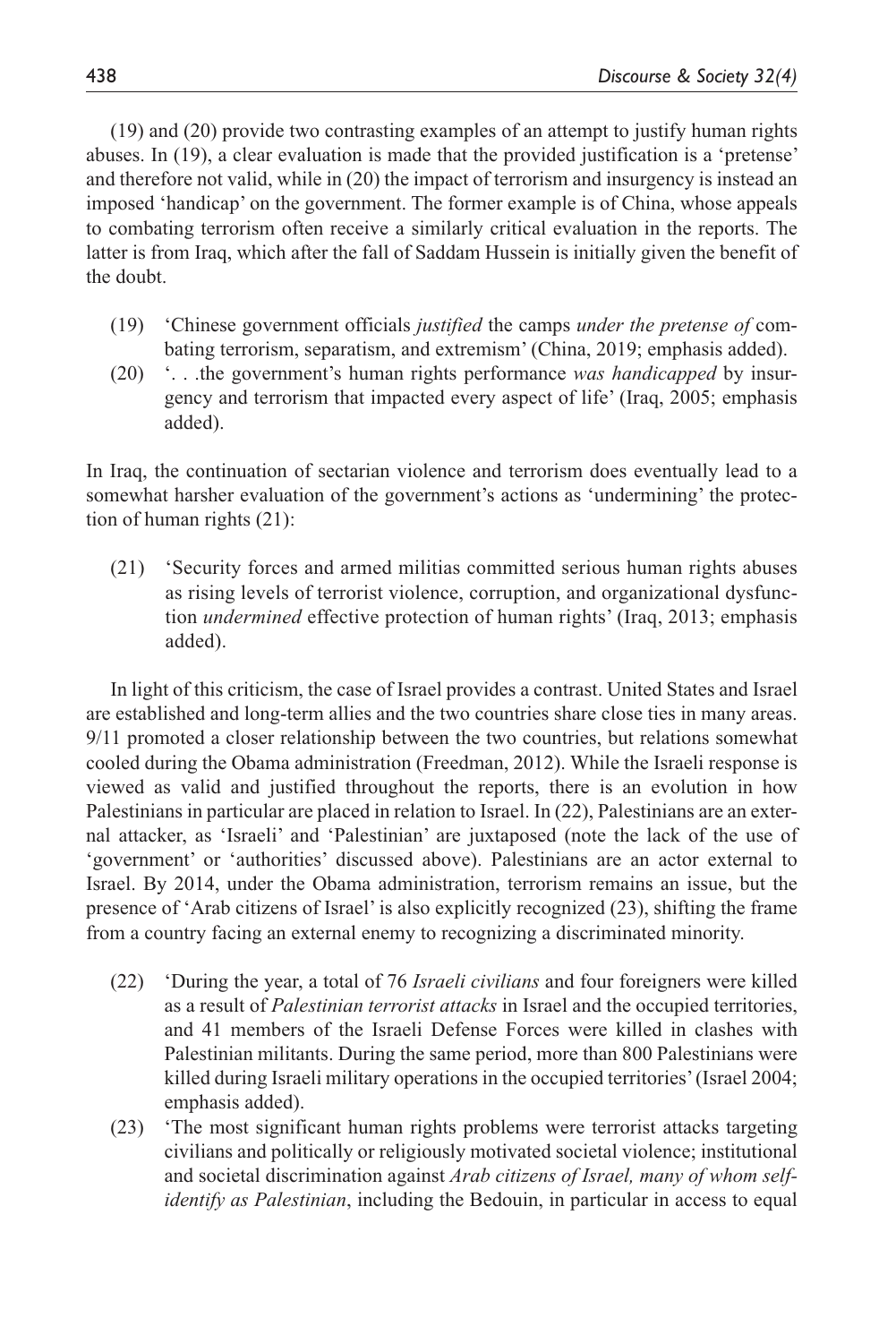education and employment opportunities; societal discrimination against women; and the treatment of refugees, asylum seekers, and irregular migrants' (Israel 2014; emphasis added).

However, the Trump administration has since set a different course, recognizing Jerusalem as the capital of Israel as well as Israel's sovereignty over the Golan Heights (as also noted in the 2019 country report). In country reports between 2017 and 2019, Arab citizens are no longer referenced, and indeed even the phrase 'occupied territories' has been removed. Furthermore, the 2017–2019 reports include a striking sentence that calls into question even some of the abuses described in the reports themselves (24):

(24) '. . .this report contains data drawn from foreign government officials; victims of alleged human rights violations and abuses; academic and congressional studies; and reports from the press, international organizations, and nongovernmental organizations (NGOs) concerned with human rights. In the context of the Israeli-Palestinian conflict, *some of those sources have been accused of harboring political motivations*' (Israel 2019; emphasis added).

Such examples are found nowhere else in the analyzed material and can be assumed to implicitly invalidate criticism of Israeli actions in particular.

### **Conclusion**

This study has examined human rights discourses in the context of the United States, focusing on the annual human rights reports produced by the U.S. State Department. These reports serve as a strategic tool in promoting U.S. foreign policy objectives, but a discursive analysis can also reveal underlying ideologies on human rights – what rights are relevant, how they are meant to be promoted, and who carries out and who are impacted by human rights abuses. How the U.S. cultural context affects the way these rights are conceptualized is also a consideration, as the United States is in a uniquely powerful position of influencing discourses on human rights on the global stage.

The analysis shows that the way human rights are approached in the reports heavily reflects U.S. political tradition. The foundation of human rights in the reports echoes the narrative also put forth by Secretary of State Mike Pompeo in 2018: the establishment of a constitution-like legal basis that ensures citizens' rights are respected. The assumed origin of international human rights in values codified in the U.S. constitution is also reflected in the reports. The rights most central to the evaluation of other countries' human rights performance are those found in the United States Bill of Rights, with freedom of religion being particularly highlighted. For a time, the economic performance and progress along what is seen as a path of liberal economic development is also tracked.

The U.S. model is thus adopted as a benchmark against which the performance of other countries is evaluated. Because of this basis, the areas of human rights examined remain largely static. There is no reflection on the appropriateness or suitability of the U.S. model in evaluating countries with different cultural and societal traditions and conditions. The reports make a distinction between public authorities and ordinary citizens: the former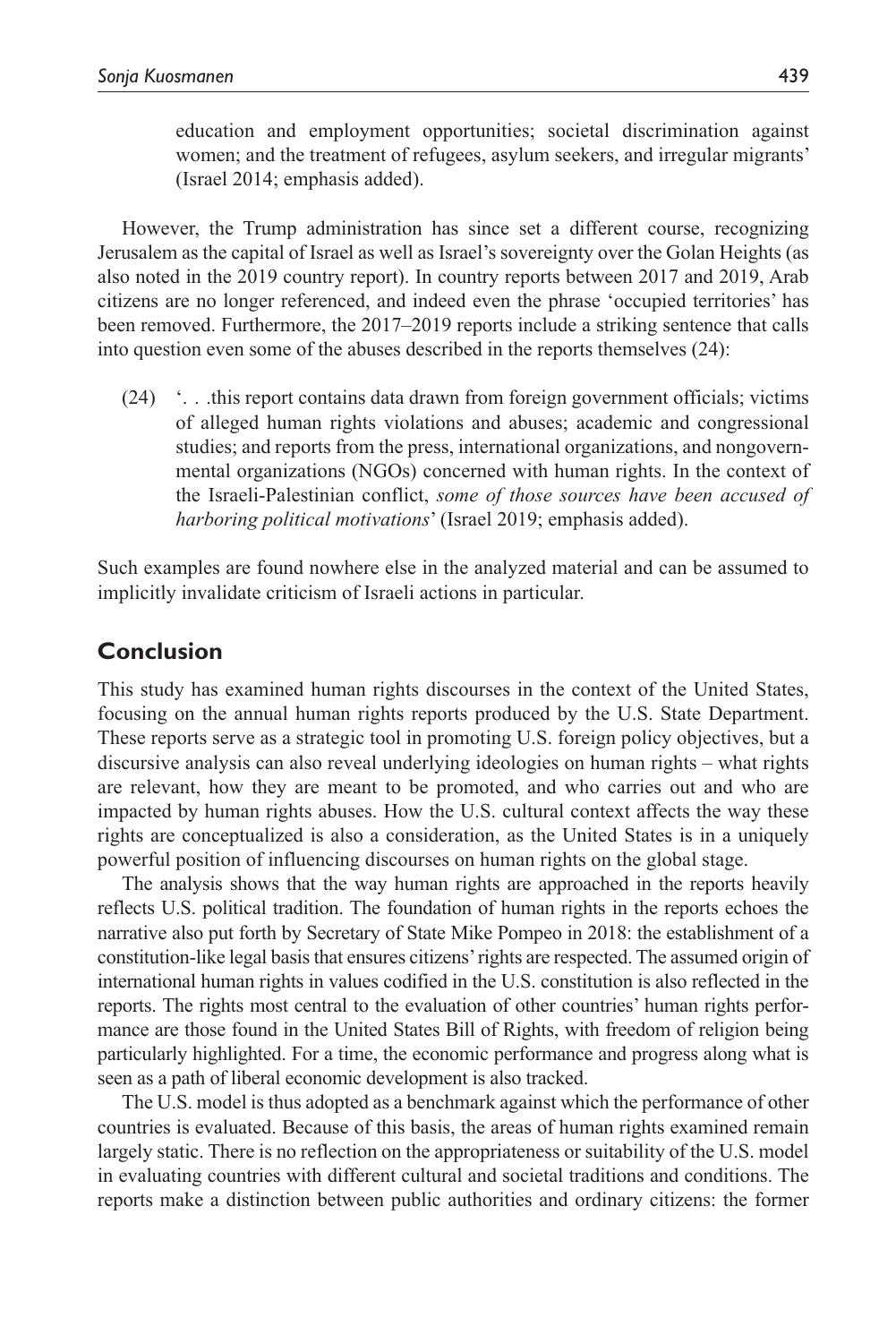serve as enablers or perpetrators of human rights abuses; the latter remain largely invisible but are assumed to yearn for the freedoms that the U.S. model provides.

The reports also exemplify the strategic functions of the texts. Linguistic choices such as nominalization and passive voice are used, in practice obfuscating responsibility for human rights abuses. This is a tool of diplomatic face-saving so that other countries are not directly accused of violations. However, these linguistic choices also echo genres of academic and media texts, giving the impression of impartiality and objectivity. Additionally, there are examples where political priorities have had a clear impact on the wording of the reports, as exemplified by the cases on Iraq, China, and Israel on responses to terrorism. This is not to say that the violations described are unimportant or invalid; however, while the framework of human rights is standard, it is in some cases applied unequally based on political expediency.

#### **Declaration of conflicting interests**

The author(s) declared no potential conflicts of interest with respect to the research, authorship, and/or publication of this article.

#### **Funding**

The author(s) disclosed receipt of the following financial support for the research, authorship, and/ or publication of this article: This work was supported by the Finnish Cultural Foundation (Grant number 00200587).

#### **References**

Achugar M (2007) Between remembering and forgetting: Uruguayan military discourse about human rights (1976–2004). *Discourse & Society* 18(5): 521–547.

Anthonissen C and Blommaert J (eds) (2007) *Discourse and Human Rights Violations*. John Amsterdam: Benjamins Publishing Company.

Apocada C and Stohl M (1999) United States human rights policy and foreign assistance. *International Studies Quarterly* 43: 185–198.

Bailey P (2007) Terror in political discourse. In: Fairclough N, Cortese G and Ardizzone P (eds) *Discourse and Contemporary Social Change*. Bern: Peter Lang AG, pp. 49–72.

Bell A (1991) *The Language of News Media*. Oxford & Cambridge, MA: Blackwell

Biber D and Gray B (2013) Nominalizing the verb phrase in academic science writing. In: Aarts B, Close J, Leech G, and Wallis S (eds) *The Verb Phrase in English: Investigating Recent* 

*Language Change with Corpora*. Cambridge, UK: Cambridge University Press, pp. 99–132.

- Burke R (2010) *Decolonization and the Evolution of International Human Rights*. Philadelphia, PA: University of Pennsylvania Press.
- Chilton PA (1990) Politeness, politics and diplomacy. *Discourse & Society* 1(2): 201–224.
- Chilton PA (1996) *Security Metaphors: Cold War Discourse from Containment to Common House*. New York, NY: Peter Lang Publishing, Inc.
- Chilton Paul A. (2004) *Analysing Political Discourse: Theory and Practice*. London: Routledge.
- Cmiel K (1999) The emergence of human rights politics in the United States. *The Journal of American History* 86(3): 1231–1250.
- Cortese G (2003) Perspectivity in human rights treaty ratification: The *Convention on the Rights of the Child*. In: Fairclough N, Cortese G and Ardizzone P (eds) *Discourse and Contemporary Social Change*. Bern: Peter Lang AG, pp. 335–380.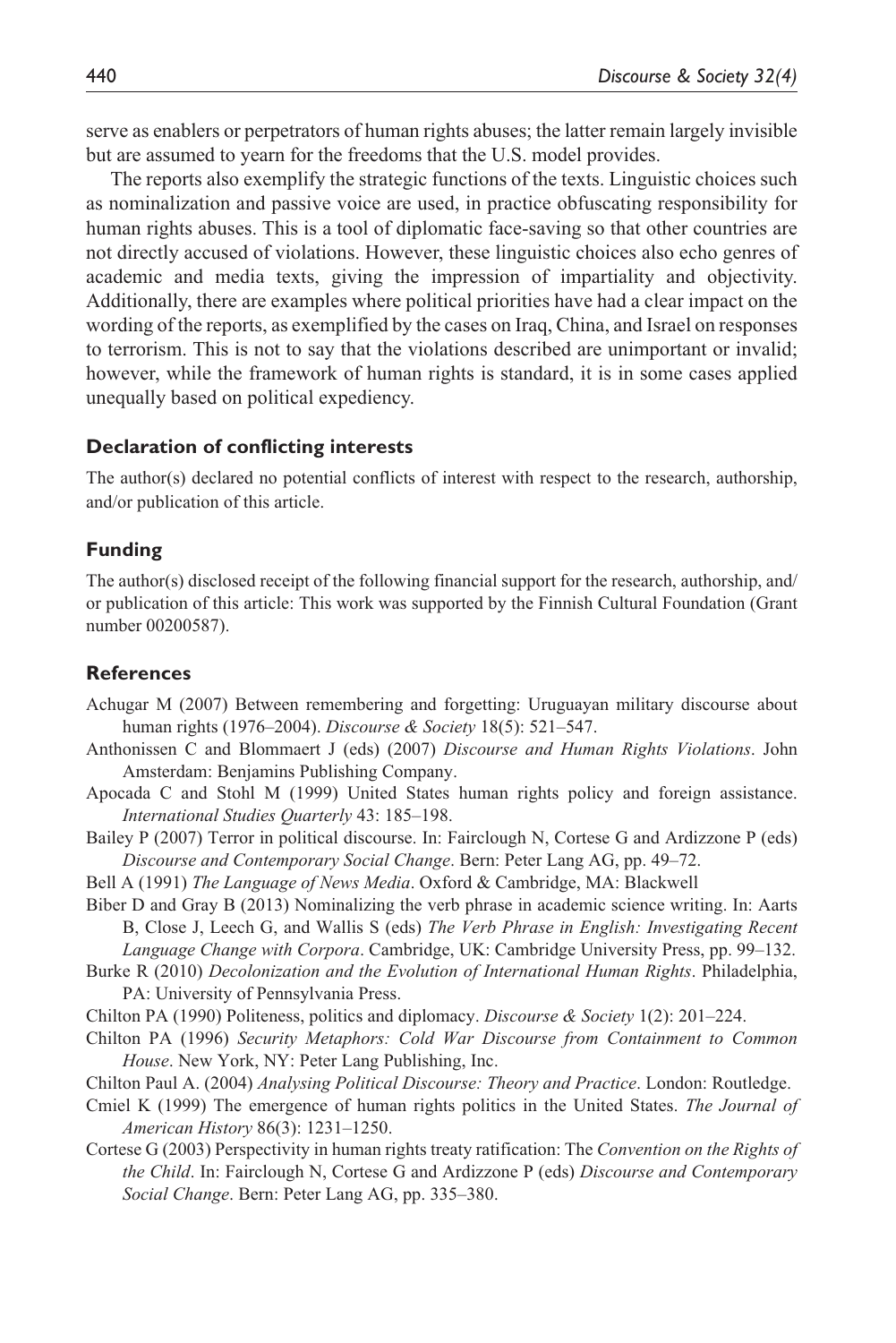- Downing JDH (1999) 'Hate speech' and 'First Amendment absolutism' discourse in the U.S. *Discourse & Society* 10(2): 175–189.
- Elliott MA (2011) The institutional expansion of human rights, 1863–2003: A comprehensive dataset of international instruments. *Journal of Peace Research* 48(4): 537–546.
- Fairclough N (1992) *Discourse and Social Change*. Cambridge, UK: Polity.
- Flowerdew J (1999) Face in cross-cultural political discourse. *Text* 19(1): 3–23.
- Freeman Ml (2017) *Human Rights* (3rd edition). Cambridge, UK: Polity Press.
- Freedman RO (2012) George W. Bush, Barack Obama, and the Arab-Israeli conflict from 2001 to 2011. In: Freedman RO (ed) *Israel and the United States: Six Decades of US-Israeli Relations*. Boulder, CO: Westview Press.
- Hertel S and Libal K (eds) (2011). *Human Rights in the United States: Beyond Exceptionalism*. New York, NY: Cambridge University Press.
- Human Rights Watch (2020) *Topics*. Available at: <www.hrw.org/> (accessed 23 April 2020).
- Le E (2002) Human rights discourse and international relations: Le Monde's editorials on Russia. *Discourse & Society* 13(3): 373–408.
- Libal K and Hertel S (2011). Paradoxes and possibilities: Domestic human rights policy in context. In: Hertel S and Libal K (eds) *Human Rights in the United States: Beyond Exceptionalism*. New York, NY: Cambridge University Press, pp. 1–22.
- Margon S (2018) Giving up the high ground: America's retreat on human rights. *Foreign Affairs* 97(2). Available at: <www.foreignaffairs.com> (accessed 9 September 2020).
- McEvoy-Levy S (2001). *American Exceptionalism and U.S. Foreign Policy: Public Diplomacy at the End of the Cold War*. New York, NY: Palgrave
- McMahon R (2009) Human rights reporting and U.S. foreign policy. *Council on Foreign Relations*. Available at: <www.cfr.org/> (accessed 16 November 2019).
- Pavlick J (2019) Reproducing patriotism: An exploration of 'freedom' in US history textbooks. *Discourse & Society* 30(5): 482–502.
- Pinto CP (2011) Between the lines: A critical discourse analysis of disability policy in Portugal. *Disability Studies Quarterly* 31(3). Available at: http://dx.doi.org/10.18061/dsq.v31i3.1678
- Poe SC, Carey SC, and Vasquez TC (2001) How are these pictures different? A quantitative comparison of the US State Department and Amnesty International Human Rights Reports, 1976– 1995. *Human Rights Quarterly* 23(3): 650–677.
- Pompeo MR (2018) *Remarks on the release of the 2018 Country Reports on Human Rights Practices. The U.S. State Department*. Available at: [https://ar.usembassy.gov/remarks-on](https://ar.usembassy.gov/remarks-on-the-release-of-the-2018-country-reports-on-human-rights-practices/)[the-release-of-the-2018-country-reports-on-human-rights-practices/](https://ar.usembassy.gov/remarks-on-the-release-of-the-2018-country-reports-on-human-rights-practices/) (accessed 9 September 2020)
- Richardson JE (2007) *Analysing Newspapers: An Approach from Critical Discourse Analysis*. Basingstoke, UK: Palgrave Macmillan.
- Seu IB (2010) 'Doing denial': audience reaction to human rights appeals. *Discourse & Society* 21(4): 438–457.
- United Nations (2020) *Human Rights*. Available at: [www.un.org/en/sections/issues-depth/human](www.un.org/en/sections/issues-depth/human-rights/)[rights/](www.un.org/en/sections/issues-depth/human-rights/) (accessed 23 April 2020).
- Van Dijk TA (1988) *News Analysis: Case Studies of International and National News in the Media*. Hillsdale, New Jersey, NY: Lawrence Erlbaum Associates, Inc., Publishers.
- Van Dijk TA (1998) *Ideology: A Multidisciplinary Approach*. London: SAGE.
- Van Dijk TA (2001) Discourse, ideology and context. *Folia Linguistica* 35(1–2): 11–40.
- Van Leeuwen T (1996) The representation of social actors. In: Coulthard M and Caldas-Coulthard CR (eds) *Texts and Practices: Readings in Critical Discourse Analysis*. London: Routledge, pp. 32–70.